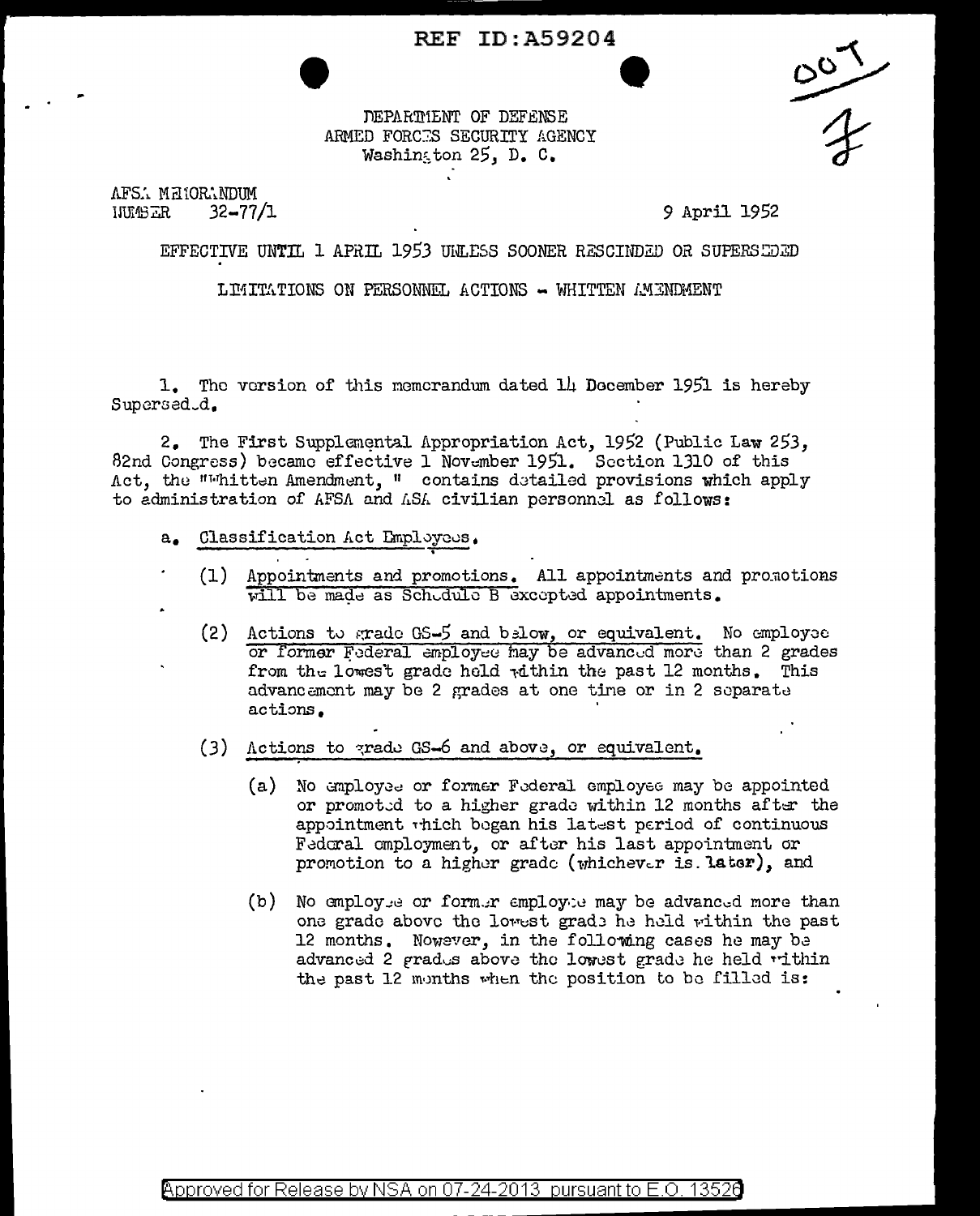## **REF ID: A59204**

AFSA MEMORANDUM NU-iBER  $32-77/1$  (contid)

- 1 Not higher than grade GS-11 and is in a line of work properly classified at tro-grade intervals under the Classification Act of 1949 or properly established at equivalent intervals under other vage-fixing authority.
- 2 In the agency in which he is serving if there is no position in the normal line of promotion in the grade imm.diately below that of the position to be filled and prior approval of the Department of the Army has been obtained.
- $(l)$  Employees demoted or separated by reduction in force. The restrictions of the Whitten Amendment do not apply to any employee the is being advanced to any grade up to that from which he had over been demoted or separated, by any Federal Agency, because of reduction in force. Any time or grade requirement for advancement above the grade from which he had been separated or demoted will begin with the effective date of his advancement to that grade.
- b. Wage Board employ.es. The provisions of the Whitten Amendment do not apply to W ge Board employees.
- 3. Equivalent Grades
- a. Following is a table of the General Schedule (GS) grades and their equivalents in the Crafts. Protective and Custodial Schedule (CPC) for use only in determining thich restrictions under the Whitten Amendment are applicable to personnel actions within the CPC schedule, or to actions from one schedule to the other:

|    | GS Grade | Equivalent CPC Grade |
|----|----------|----------------------|
|    |          | ×                    |
|    |          | CPC-1                |
|    |          | $C\Gamma C-2$        |
|    | GS-1     | $CPC-3$              |
|    | GS-2     | $CPC - l_1$          |
|    | $GS - 3$ | $CPC-5$              |
|    | GS-4     | CPC-6                |
|    | GS-5     | $CPC-7$<br>$\bullet$ |
|    | $GS - 6$ | $CPC-8$              |
| Щ. | $GS - 7$ | $CPC-9$              |
|    | $GS - 8$ | CPC-10               |

 $\mathbf{z}$